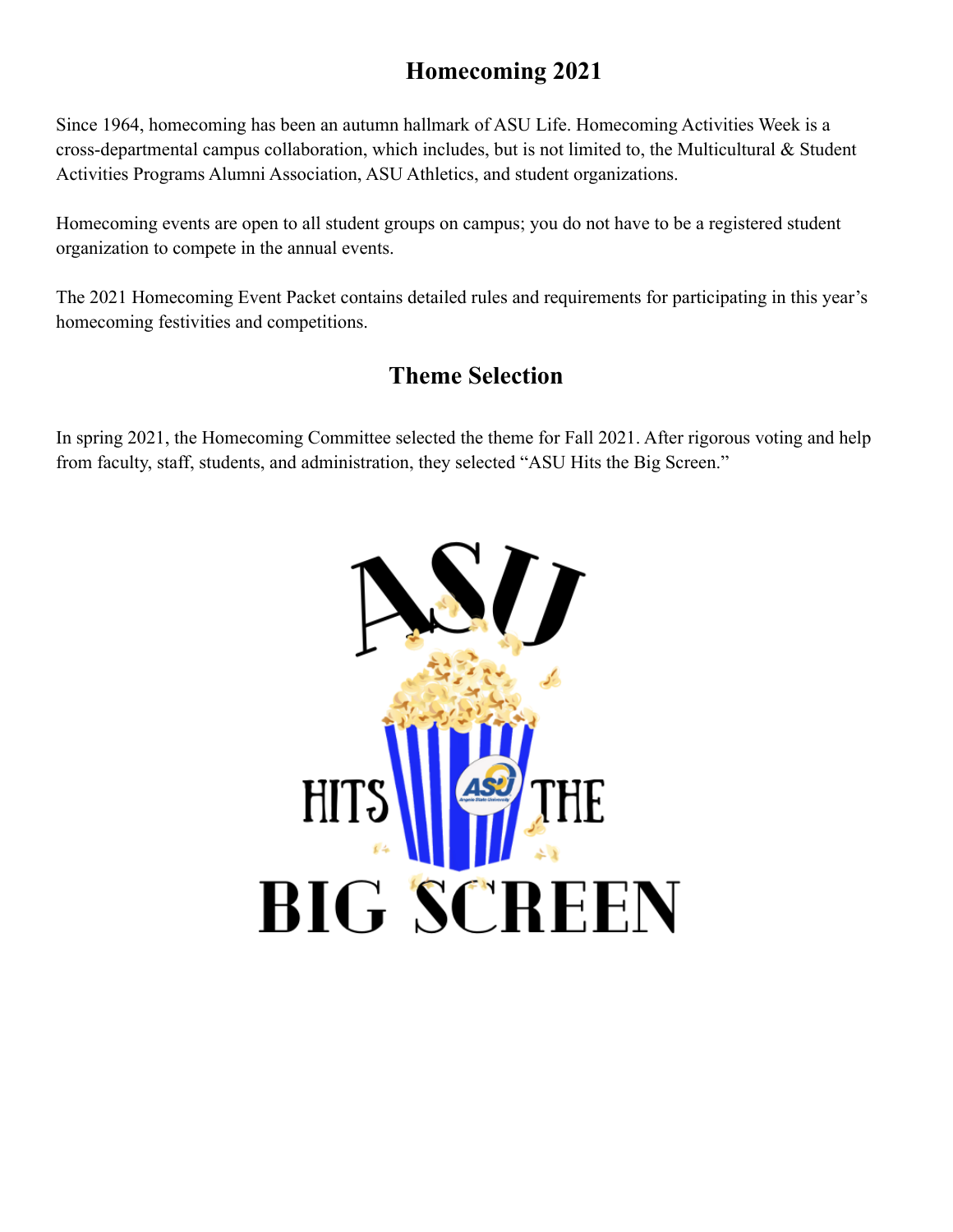# **King & Queen Nominations & Elections**

### **Open registration sign-up: September 22, 2021**

- ❖ **King & Queen Nominee Deadline:** October 1
- ❖ **King & Queen Nominee Meet and Greet:** Saturday, October 2, Ram Jam, LeGrand Alumni Center - Nominee's will meet by the stage to be announced. Time TBD.
- ❖ **King & Queen Preliminary Voting**: Monday, October 4 Friday, October 8  $\triangleright$  Check your ASU e-mail account to access link\*
- ❖ **King and Queen Presentation**: Monday, October 11, CJ Davidson, 7:00 PM
- ❖ **King & Queen Final Voting**: Tuesday, October 12 Friday, October 15
	- $\triangleright$  Check your ASU e-mail account to access link\*

#### **NOMINATION RULES & GUIDELINES:**

- 1. Nominees for the queen should identify as female.
- 2. Nominees for a king should identify as male.
- 3. The nominees must have a cumulative GPA of 2.0 or higher and be in good judicial standing with ASU.
- 4. Student groups/organizations are eligible to nominate one (1) king and one (1) queen candidate.
- 5. Candidates must be nominated by an organization/student group registered for the homecoming events by October 1 at 4:00 PM. Submissions after the deadline will not be considered.
- 6. The King and Queen Chair will contact nominees to schedule an appointment for photos. The week of **Monday,** September 27-30, by 4 pm, we will take the photos in the MSAP Center, suite #114 in the University **Center.**
- 7. It is the responsibility of each group/organization to make sure that their candidate is eligible under the guidelines established by the ASU Homecoming Committee. To ensure candidate eligibility before the deadline, submit applications as soon as possible to resubmit a nomination if necessary.
- 8. Nominees must participate in all Homecoming Activities assigned (including Nominee Presentation Rehearsal, Nominee Presentation, and Homecoming Parade.)
	- a. Failure to attend three out of the five events will result in removal from the competition.
	- b. The homecoming committee must approve.
	- c. All nominees must sign up for their three (3) mandatory events. Not all nominees can attend the same event for credit. (Sign-ups will be on a first-come, first-serve basis)
- 9. The Homecoming Committee will handle all publicity. No individual campaign posters or signs are allowed.
	- d. Social media is excluded from the following statement above.
	- e. One warning will be given
	- f. Failure to comply will result in disqualification.
- 10. Nominees must follow all campaign rules and guidelines.
	- g. Failure to comply will result in automatic elimination.
- 11. Before Preliminary voting, Nominees will be presented at the Ram Jam scheduled for October 2.
- 12. Nominees *must* be present for the mandatory rehearsal on Friday, October 8 at 4:30 PM in the UC C.J. Davidson Conference Center and the Nominee Presentation on Monday, October 11 at 6:30 PM.
- 13. If the nominee advances to homecoming court, the nominee must be available for the halftime practice on the afternoon of Friday, October 15, and on Saturday, October 16 for the Homecoming Parade (10:00 AM) and football game (4:00 PM)
- 14. Each nominee should accept the nomination from one organization and **can only represent one organization** at a time.
- 15. Please have a backup nominee prepared.

**If the winners are from two separate organizations, the only nominating organization will receive 10 points.** They might award the 10 points to the organization if they nominated the winning king and queen nominees.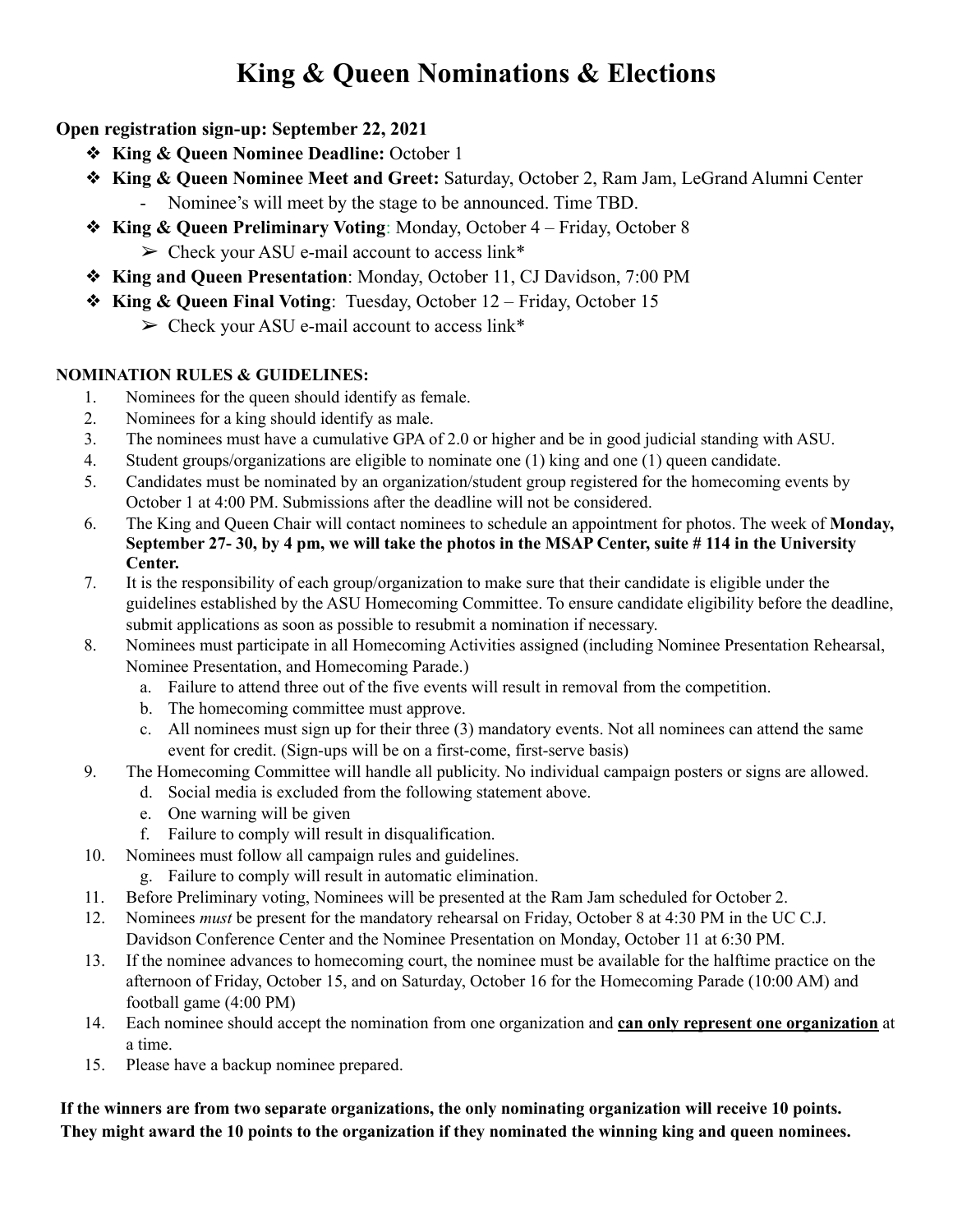# **Brisket Cook-Off**

**Check-in**: Sunday, October 10 from 7:00 AM - 9:00 AM., LeGrand Alumni Center

- ➢ **Preparation:** Grill and pit preparation can begin at 6:00 AM
- ➢ **Judging:** Sunday, October 10, 5:00 PM, LeGrand Alumni Center

#### **Area Decoration**

We encourage groups to decorate their stations according to the homecoming theme, ASU Hits the Big Screen. Please keep booths family-friendly. Five (5) bonus points will be awarded to each group that decorates their booth!

### **Entry Fee**

A \$50 entry fee must be turned in to the Multicultural & Student Activities Center. This will cover the cost of your brisket. All proceeds will go towards the Dance Marathon. The entry fee must be paid by Wednesday, October 6 at 5:00 PM, or your organization will not be able to participate in the cook-off.

**\*Brisket Preparation:** Saturday, October 9, 3:00 PM - 6:00 PM, LeGrand Alumni Center

Participants can go to the Alumni Center on Saturday to trim, marinate, and season brisket. After preparation, teams must label and leave brisket on location for proper food storage.

### **Brisket Cook-Off Rules**

- 1. Teams must use their own cooker or BBQ pit—each team participating must check-in with a Homecoming committee member/staff at the registration table.
- 2. All brisket entries must be cooked on location. **NO GAS OR ELECTRIC GRILLS**. (If the grill needs to be plugged in, it is considered electric and cannot be used.)
	- Use of flame/fire starters is allowed.
- 3. **No alcoholic beverages are allowed**. Students, organizations, or groups with alcoholic beverages will be asked to leave and forfeit all points for the brisket cook-off contest. **This includes alcoholic beverages in recipes.**
- 4. Only current ASU students may participate in the contest for spirit stick.
- 5. The Alumni provide the music for the event starting at noon.
- 6. Committee selected judges will rank the entries in the following categories
	- Taste, Texture, and Tenderness
		- Points: 5-Excellent, 4-Good, 3-Average, 2-Poor, and 1-Not Good
- 7. Organizations must check the briskets' temperature between the fourth and fifth hours to ensure they will be ready for judging.
- 8. Risk Management preventative measures will be available on site.
	- $\bullet$  First Aid Kit
	- Burn Kit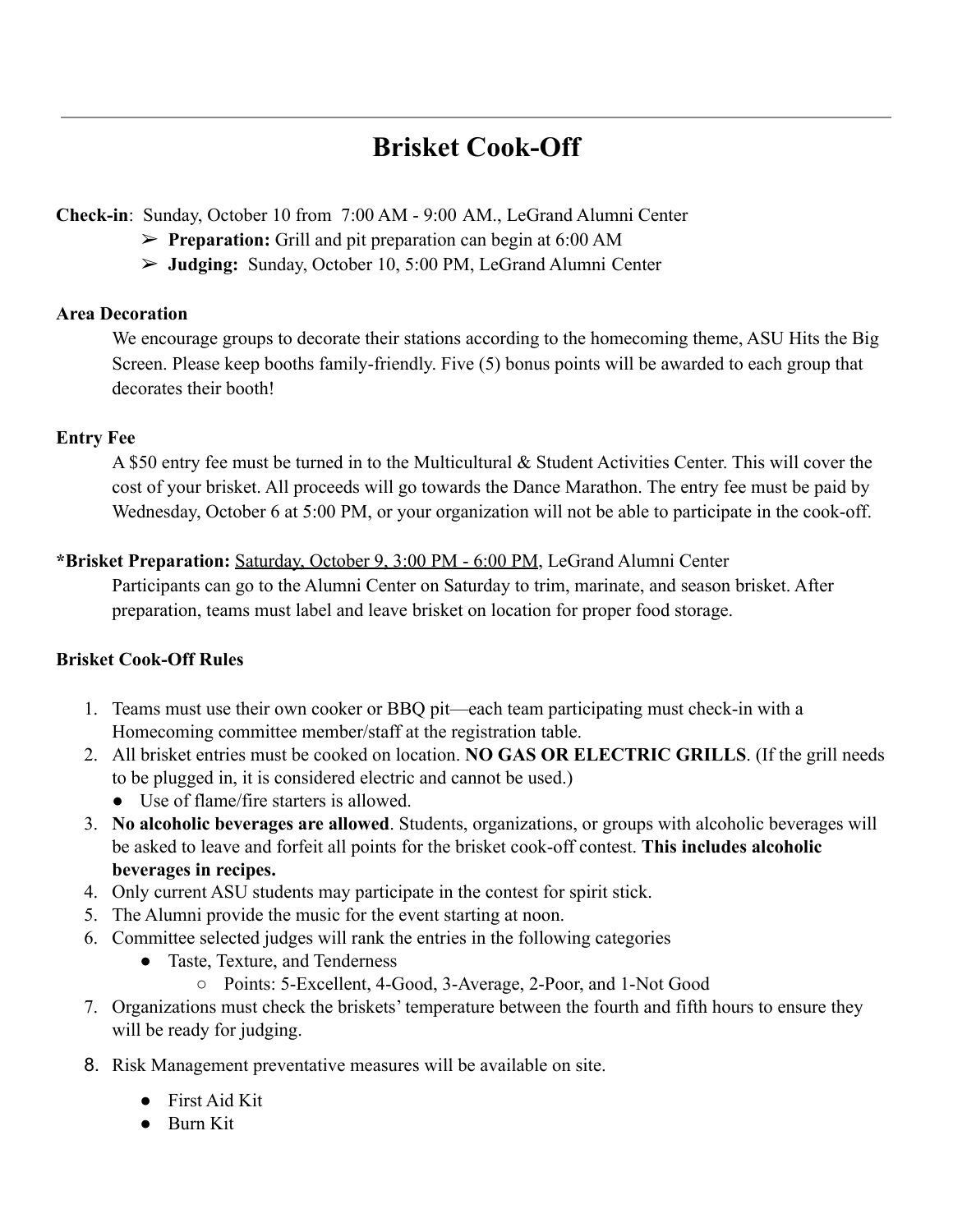# **Points for Participating in Brisket Cook-Off**

|                          | Participation | <b>Placed in Cook-off</b> | <b>Max Points</b> |
|--------------------------|---------------|---------------------------|-------------------|
| 1 <sup>st</sup> Place    | 5 pts         | 30 pts                    | 35 pts            |
| 2 <sup>nd</sup> Place    | 5 pts         | 20 pts                    | $25$ pts          |
| 3rd Place                | 5 pts         | 10 pts                    | $15$ pts          |
| <b>Other Contestants</b> | 5 pts         | $- -$                     | 5 pts             |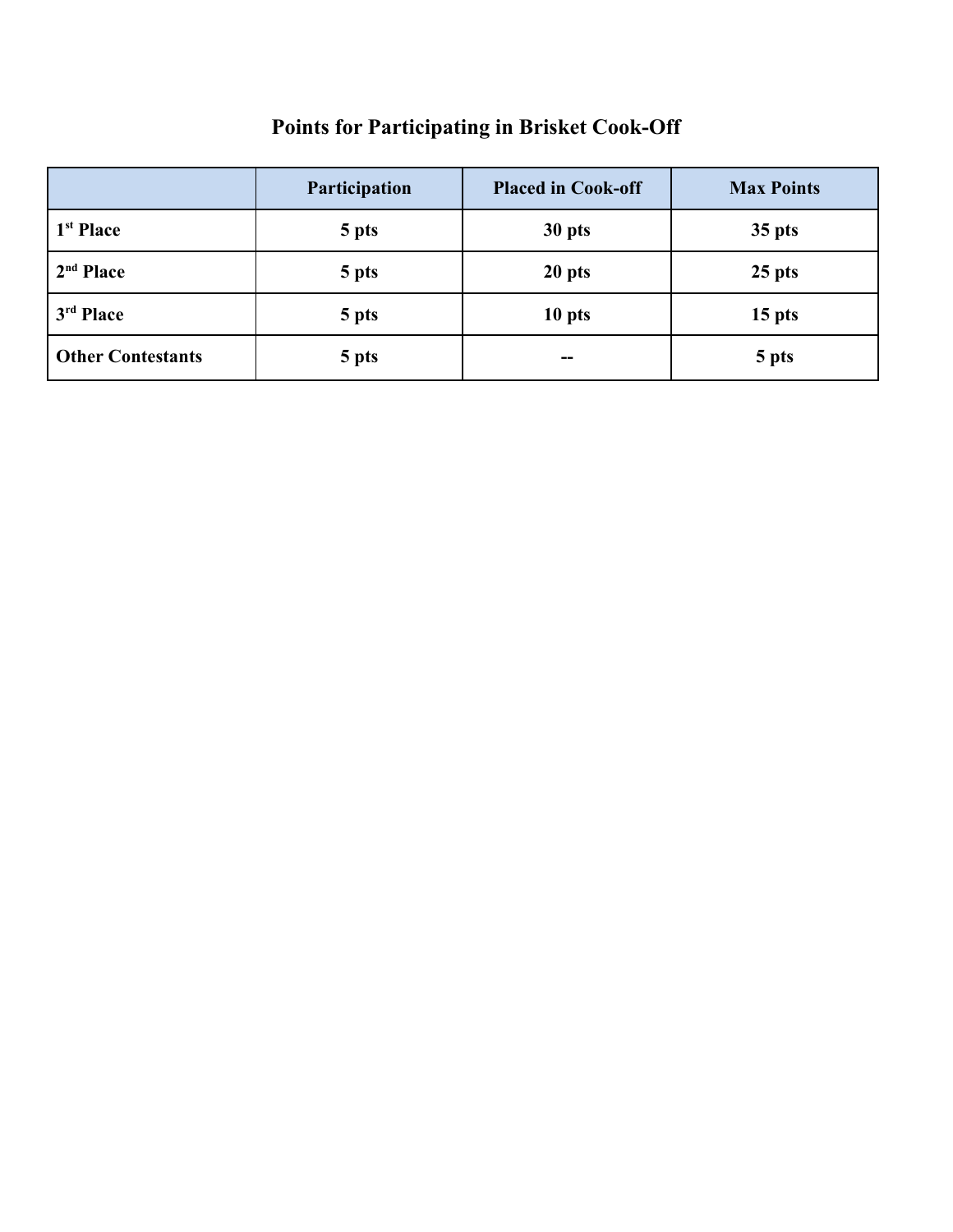# **Spirit Board Contest Down the Mall**

#### **Decorating Spirit Boards**

Sunday, October 10, 10:00 AM - 4:00 PM at the ASU Alumni Center Organizations will display spirit boards all week along the Mall on Monday, October 11. *(Homecoming Committee will mark where spirit boards can be placed along the ASU Mall)*

Teams should place their boards along the mall after judging is concluded to be displayed for the entirety of Homecoming week. Any boards not removed by 5:00 PM on Friday will be deducted 10pts.

### **General Rules**

- The Homecoming Committee will provide boards.
- Only use acrylic and water-based paint. The committee will provide some paint and supplies; however, organizations are responsible for their own supplies.
- The organizations must use tarps or paint drop cloths.

|                          | Participation | <b>Placed in Banner</b> | <b>Max Points</b> |
|--------------------------|---------------|-------------------------|-------------------|
| 1 <sup>st</sup> Place    | 5 pts         | 30 pts                  | $35$ pts          |
| 2 <sup>nd</sup> Place    | 5 pts         | 20 pts                  | $25$ pts          |
| 3 <sup>rd</sup> Place    | 5 pts         | 10 pts                  | 15 <sub>pts</sub> |
| <b>Other Contestants</b> | 5 pts         |                         | 5 pts             |

# **Points for Participating in Spirit Board Decorating Contest**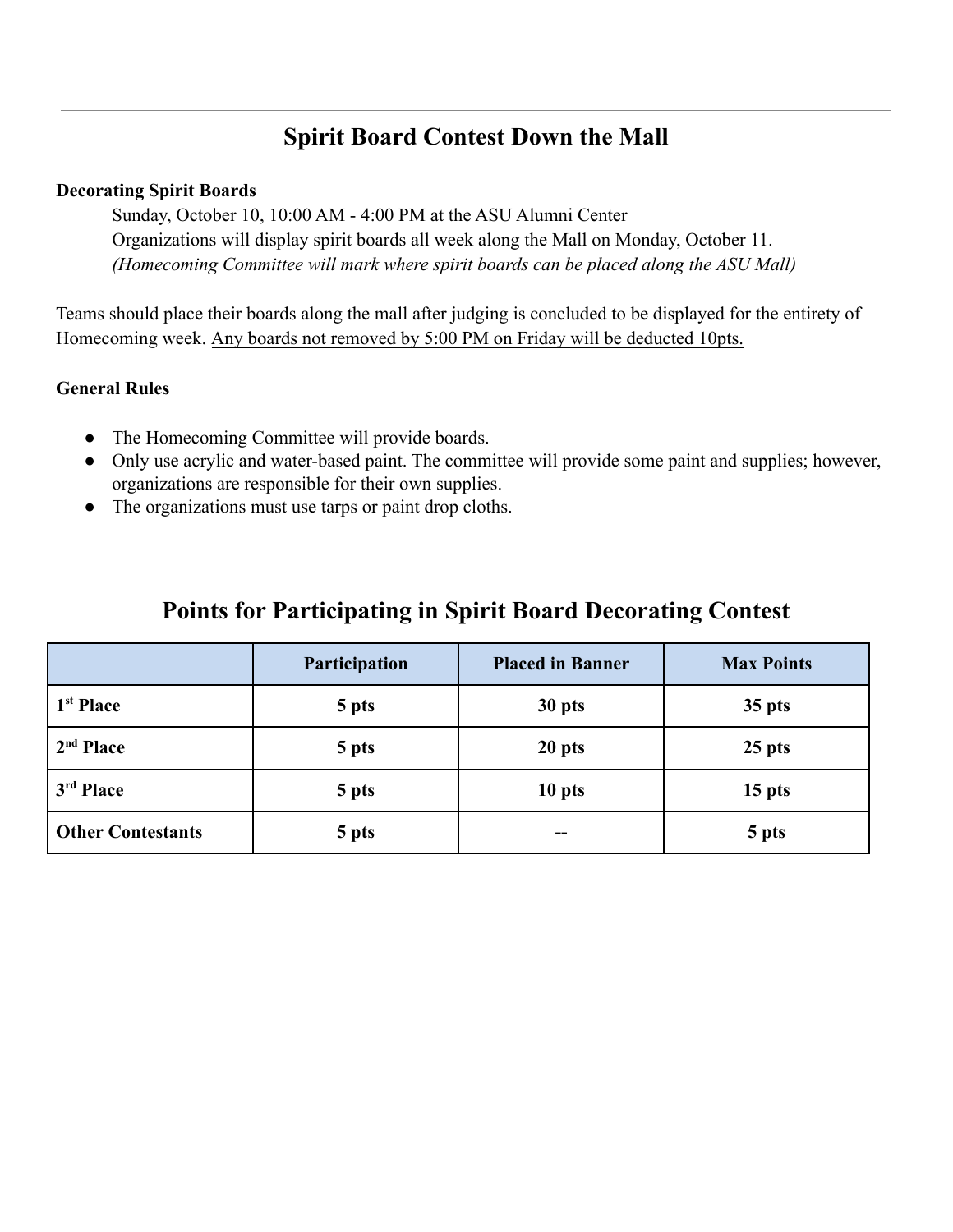# **Dance and Chant Competition**

#### **Preliminary Round**

Wednesday, October 13, 6:00 PM, ASU Pavilion

The preliminary round is mandatory for all organizations/teams

### **Final Round**

Friday, October 15, 6:30 PM, Junell Center

### **Important Information:**

- Teams must report between 5:00 PM and 5:30 PM for the preliminary round at the ASU Pavilion.
- Check-in for the Final Round is between 4:45 PM, and 5:15 PM at the Junell Center
- Teams not present at check-in time will be disqualified and forfeit all points for the dance and chant contest.

### **Dance and Chants Contest Rules**

All team members must be current full-time Angelo State University students. The Multicultural & Student Activities Center will verify enrollment.

1. Each group can have a maximum of five (5) minutes or less for their performance, including the introduction and exit. Three (3) points will be deducted from the team's step contest scorecard for each minute the organization exceeds the time limit.

If the performance starts on stage (does not include a choreographed entrance), time will begin with the first movement.

2. Stage dimensions: 22ft deep by 32ft wide and sits 16in off the ground.

Stepping out of boundary during the performance will cause 1 point deduction from the team's step contest scorecard (1pt per person). This does not include entrance and exit.

All performers, props, and visuals must be within the boundary mark. In addition, no team member can be beyond the boundary during the performance. The judges can deduct five (5) points per person/item from the team's step contest scorecard.

- 3. The organization must have a minimum of three (3) members and a maximum of ten (10) members. Teams consisting of ten (10) members may list one (1) alternate, and groups with fewer than ten (10) members may fill additional spaces with substitutes.
- 4. During their performance, team members **may not** use profanity, obscene gestures, including inappropriate dance moves, or demeaning lyrics. In addition, teams should not shed clothing, shoes, or any other items during the performance. Any team that violates this rule will automatically be disqualified.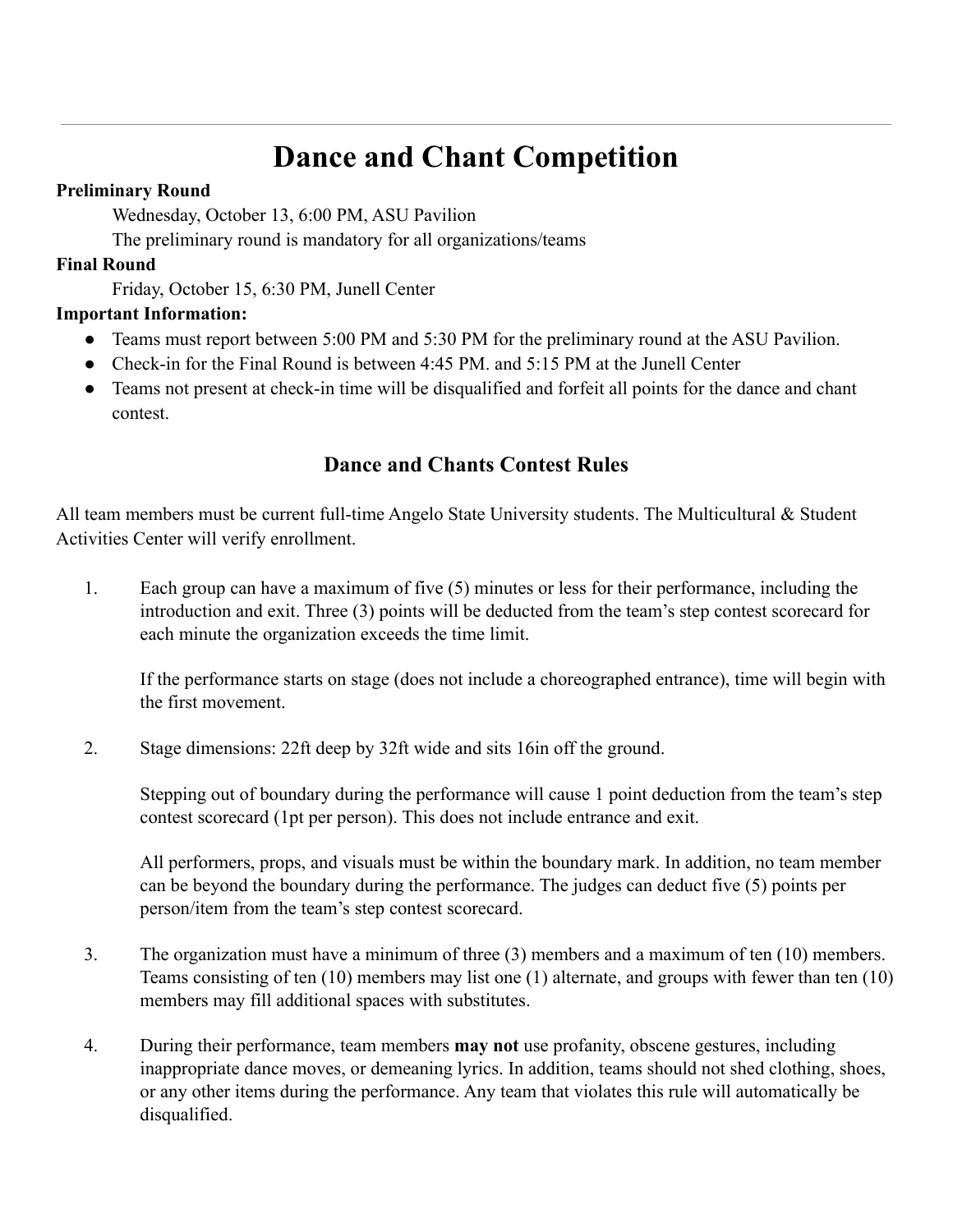- 5. Teams **may not** use props such as powder, glitter, or any material that could make the stage slick to others. The use of these materials will result in disqualification.
- 6. Teams must enter, execute the performance, and exit onto and off the stage safely. Tumbling during the performance within the boundary is acceptable. For example, no running, jumping, or tumbling onto or from the stage.
	- Failure to follow these guidelines will result in the disqualification of the team.
	- Students should use the side stairs, ramps, sit on the stage edge first, then exit off the side.
- 7. Please refrain from appropriating a culture. Cultural appropriation is defined as *the act of taking or using things from a culture that is not your own, especially without showing that you understand or respect this culture*. Please refrain from using cultural stereotypes that may be offensive to others. No derogatory gestures will be tolerated. If you are not sure if something is offensive, ask the Homecoming Committee for advice.
- *8.* **If your team is using a CD or other item for music, this must be given to Homecoming Staff in the Multicultural & Student Activities Center by October 6 at the close of business hours. Please inform the Homecoming Staff if music is NOT being used.** Smartphones or other auxiliary devices are acceptable to use for music; however, the music will need to be approved before the use of any technology outside of a CD submission. Submission of audio files outside of a CD needs to be sent in the form of a list containing the artist and song title. *E-mails of YouTube videos or music links are unacceptable.*
- 9. Organizations must assign a team representative to instruct the sound person during the performance.
- 10. Each judge will use the categories below to judge team performance. Judging will be on a five (5) point scale with five (5) being the highest and one (1) the lowest in the specified areas:
	- **Crowd enthusiasm -** crowd reaction to the performance
	- **Incorporation of Homecoming Theme and ASU spirit-** the incorporation of ASU, blue/gold spirit, and this year's theme
	- **Appearance-** General Appearance of team
	- **Creativity-** Performing new and innovative steps and using a creative introduction and exit.
	- **Clarity-** Words, sayings, and chants are clear and easily understood
	- **Execution-** Carries out precise synchronization of steps and choreography
	- **Incorporation of Choreography -** The amount of choreography used in performance
	- **Showmanship-** Overall manner of presenting routine to the audience

The maximum number of points possible per performance is 40 points.

#### **Discretionary Statement**

Judges have complete discretion over point deductions utilizing the above-listed criteria. Additionally, the Homecoming Committee has full discretionary authority to decide any disqualifications.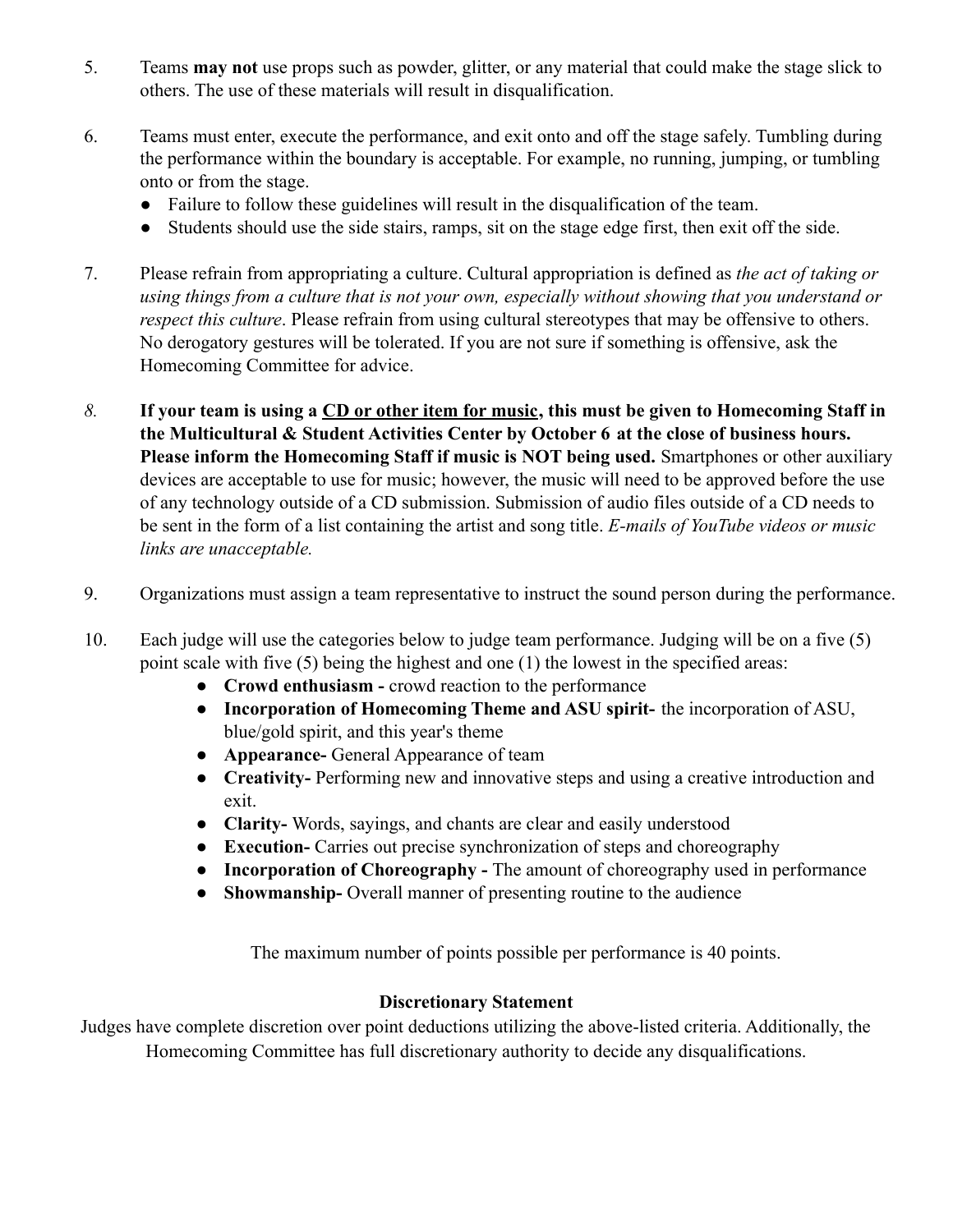| <b>Points for Participating in Step Show</b> |  |  |  |
|----------------------------------------------|--|--|--|
|----------------------------------------------|--|--|--|

|                          | Participation | <b>Placed in Step Contest</b> | <b>Max Points</b> |
|--------------------------|---------------|-------------------------------|-------------------|
| 1 <sup>st</sup> Place    | 5 pts         | 30 pts                        | $35$ pts          |
| 2 <sup>nd</sup> Place    | 5 pts         | 20 pts                        | $25$ pts          |
| 3 <sup>rd</sup> Place    | 5 pts         | 10 <sub>pts</sub>             | 15 <sub>pts</sub> |
| <b>Other Contestants</b> | 5 pts         | $\overline{\phantom{a}}$      | 5 pts             |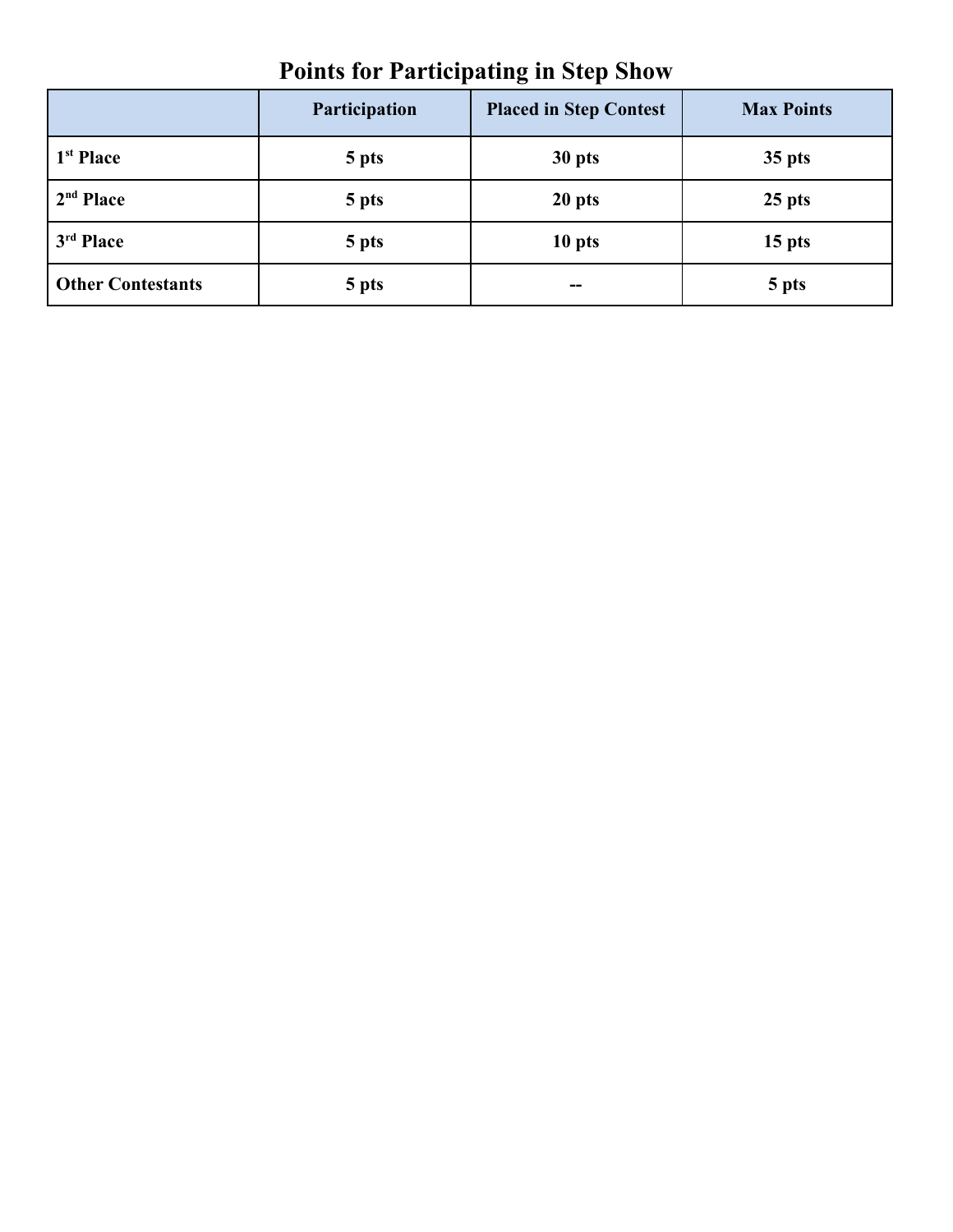## **Angelo Serves Homecoming Edition**

#### **Tuesday, October 12, 12:00 PM - 2:00 PM.**

*Check-in* 11-11:30 AM, in front of the C.J. Davidson Center

#### **About Angelo Serves Homecoming Edition**

Angelo Serves is a city-wide community service program held throughout the year. It is designed for ASU students to volunteer at local agencies for the opportunity to give back to the city we live in through volunteering.

Five (5) participation points will be awarded to teams that partake in this service event. In addition, student groups will receive one (1) point per person who participates for up to ten (10) members.

#### **Registration for the first annual Angelo Serves**

Angelo Serves Homecoming Edition opens on September 27 through October 8. Organizations and groups that pre-register will earn five (5) additional points. When registering for this event, individuals must indicate what team or organization they will be representing when serving. Students can represent only one organization for this event.

### **Points for Participating in Angelo Serves: Homecoming Edition**

|      | <b>Participation</b> | Number of<br><b>Members</b>                                        | <b>Pre-Registration</b> | <b>Max Points</b> |
|------|----------------------|--------------------------------------------------------------------|-------------------------|-------------------|
| Team | 5 pts                | 10 pts<br>$(1 \text{ pt for every}$<br>member—up to 10<br>members) | 5 pts                   | 20 <sub>pts</sub> |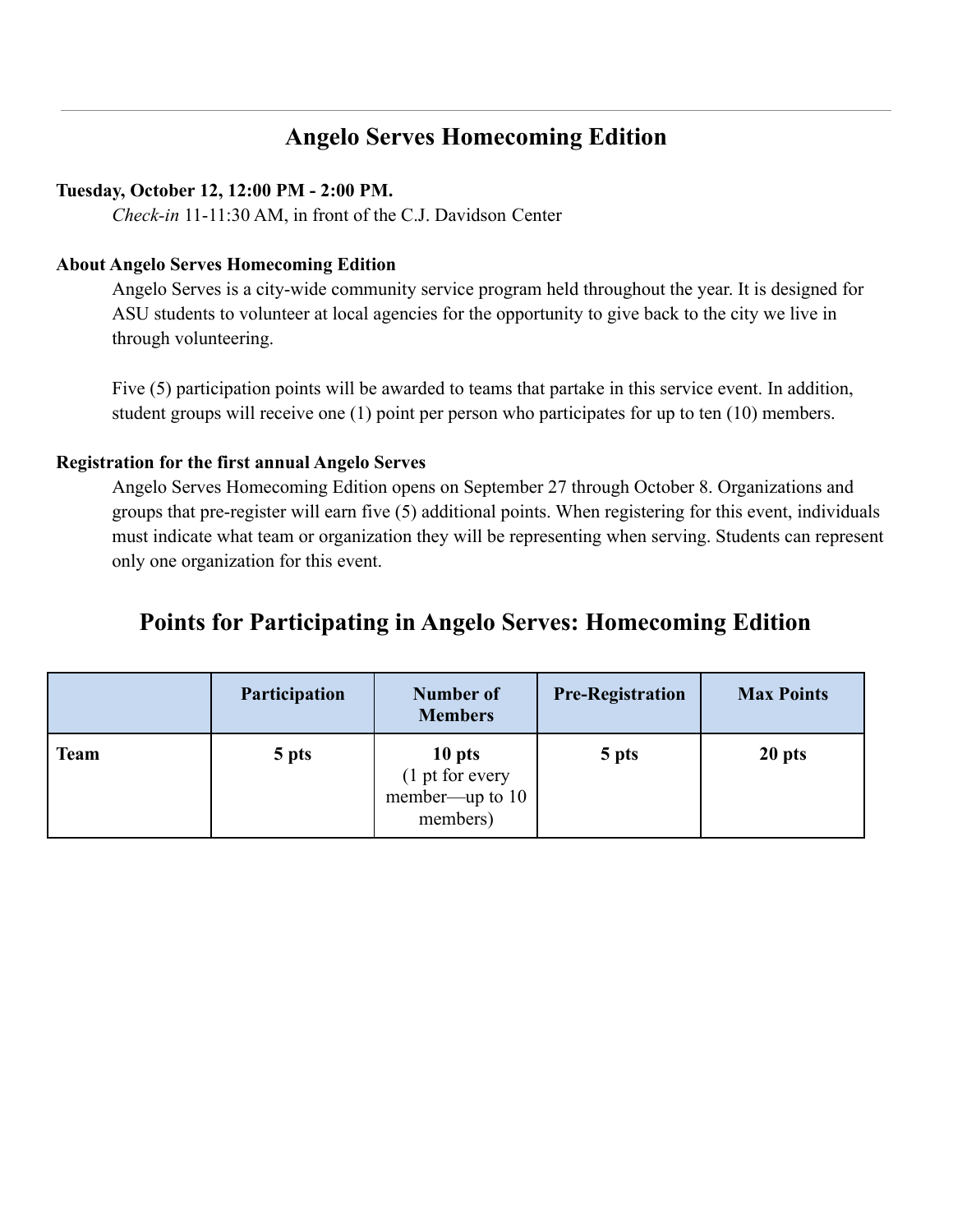## **Ram Remembrance**

### **Tuesday, October 12 7:00 PM University Center in the C.J. Davidson Conference Center**

Please join us for a candlelight ceremony remembering Ram Family members - students, alumni, faculty, and staff - who have passed away Sept. 1, 2020, through Aug. 31, 2021.

Ram Remembrance is part of Homecoming, during which we publicly remember each member of the Ram Family lost during the previous academic year. If you know of current or former students, staff members, or faculty members who passed away during this time, please [submit their information.](https://www.angelo.edu/content/forms/646-in-memoriam-submissions-for-the-asu-magazine) We will include them as we read the names and light candles for each during the ceremony.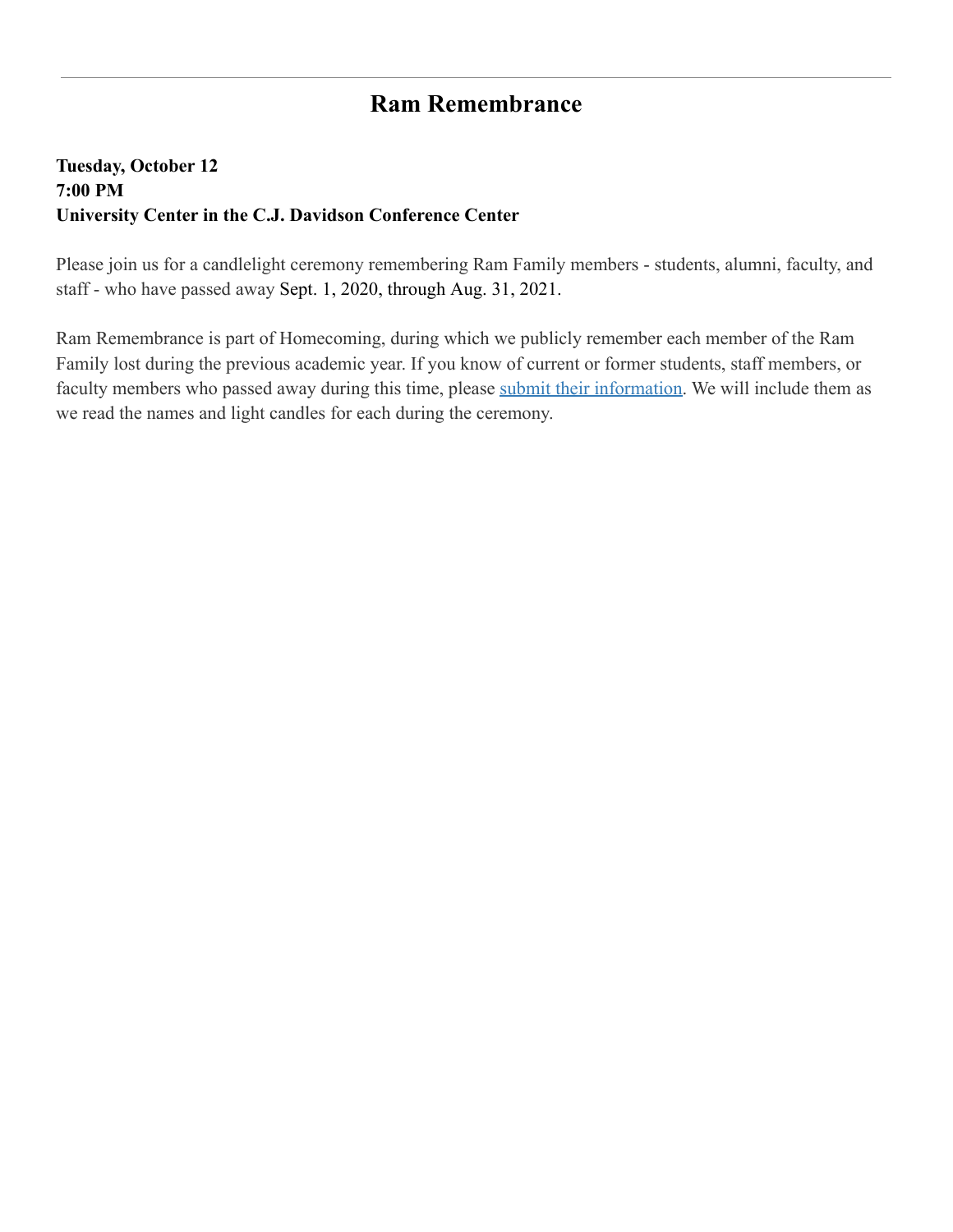## **Dance Marathon**

### **Wednesday, October 13, 3:30 PM - 5:30 PM, ASU Pavilion**

Dance Marathon is a nationwide movement involving college and high school students at over 300 schools. The event helps raise awareness and funds for Children's Miracle Network Hospitals. All funds raised will go to our local Children's Miracle Network.

Registration for the Fourth Annual Angelo State Dance Marathon will open on Friday, Oct. 3. Sign up **[HERE!](https://events.dancemarathon.com/index.cfm?fuseaction=donorDrive.event&eventID=4950)** At that time, groups will receive a detailed email with instructions on creating a team, registering teammates, and ideas to raise funds for our local Children's Miracle Network Hospital.

Your team members are encouraged to attend the Dance Marathon to dance and play games with local Miracle Children. The event is all about being active and dancing for those who cannot.

### **RULES:**

- 1. All money raised goes to the Dance Marathon, benefiting San Angelo's local CMN Hospital.
- 2. The members on the team must be ASU staff/faculty/students.
- 3. To be considered a 'team,' the group must have at least five (5) members.
- 4. You will receive one (1) point for every ten (10) members that join your fundraising team (up to 50 members).
- 5. Each team member must pay a \$5 registration fee to join the team.

|             | <b>Create Team</b> | <b>Number of</b><br><b>Members</b>                            | <b>Money Raised</b>     | <b>Max Points</b> |
|-------------|--------------------|---------------------------------------------------------------|-------------------------|-------------------|
| <b>Team</b> | 5 <sub>pts</sub>   | 5 pts<br>$(1$ pt for every 10<br>members—up to<br>50 members) | 50 pts<br>(up to \$500) | 60 pts            |

### **Points for Participating in Dance Marathon**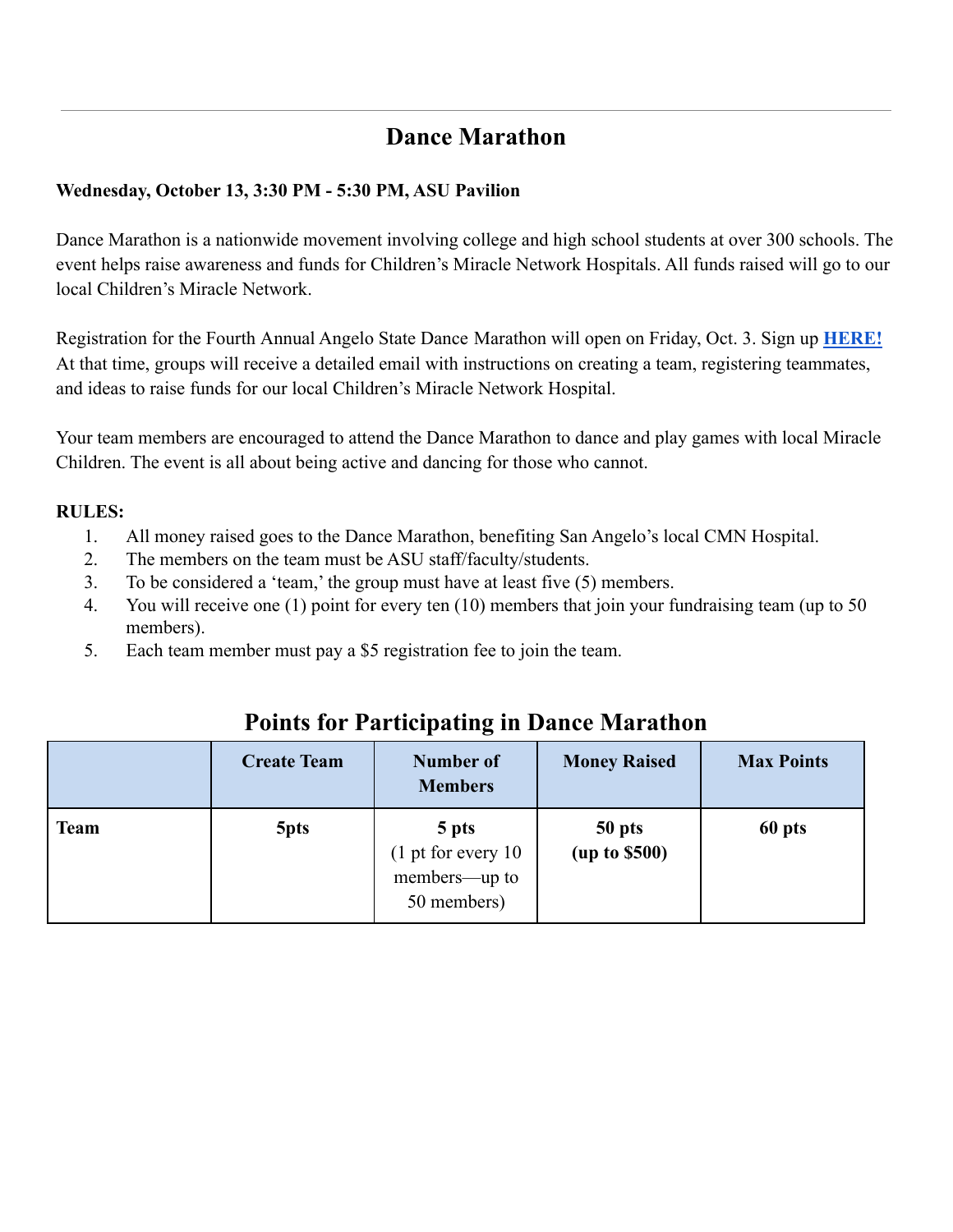# **Run-Through Sign Contest**

#### **Friday, October 15, 6:15 PM**

Teams should report to the Junell Center with their run-through sign beginning at 5:00 PM but no later than  $6:00$  PM

### **General Rules**

- 1. The sign must not exceed 12 ft. by 18 ft. and must be *at least* 10 ft. by 12 ft. (not including the poles). Signs that do not meet these dimensions will be disqualified.
- 2. Should your team win the sign contest, you are responsible for the poles used to hold the sign at the football game.
- 3. Upon submitting the [form,](https://www.angelo.edu/live/forms/1439-run-through-sign-contest) a staff member from the Multicultural & Student Activities Center will contact you within five (5) business days to schedule a time to use materials to create your run-through sign. The materials used in the MSAP Office will be utilized in increments of two hours. Please have a couple of usage times in mind when planning to use materials.

**Reminder:** Butcher paper, paint, banner paper, glue, scissors, tape, and other supplies are available to all registered student organizations in the Multicultural & Student Activities Center.

All student groups must follow MSAP rules. **Banners are NOT** to be left to dry in any area of the Center. If you choose to paint elsewhere on campus, please remember to take enough paper to place under your painted sign. You will be responsible for any damage to University property. **NO glitter is to be used inside the MSAP Office.**

The First Place sign will be used at the start of the Homecoming football game, and the Second Place sign will be used during half-time. **Groups are responsible for their poles to hold the sign at the football game.**

All teams must remove their banners from the Junell Center after the judging. Any signs remaining in the Junell Center will receive a **10 point deduction** from their overall homecoming points.

Note: Run Through Banner Winners will be announced during the Pep-Rally.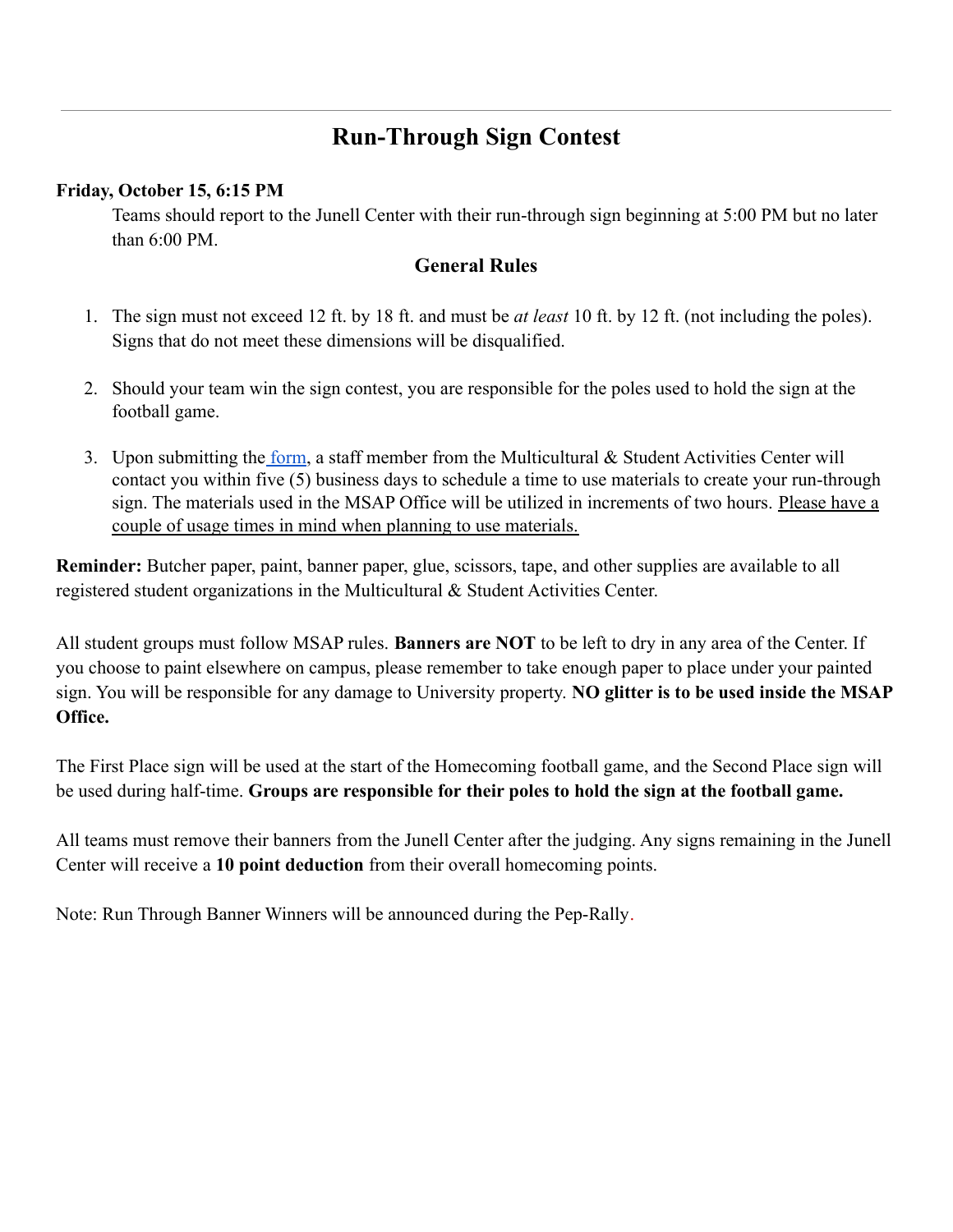# **Points for Participating in Run-Through Banner Contest**

|                          | Participation | <b>Placed in Banner</b> | <b>Max Points</b> |
|--------------------------|---------------|-------------------------|-------------------|
| 1 <sup>st</sup> Place    | 5 pts         | 30 pts                  | $35$ pts          |
| 2 <sup>nd</sup> Place    | 5 pts         | 20 pts                  | $25$ pts          |
| 3 <sup>rd</sup> Place    | 5 pts         | 10 pts                  | 15 <sub>pts</sub> |
| <b>Other Contestants</b> | 5 pts         | --                      | 5 pts             |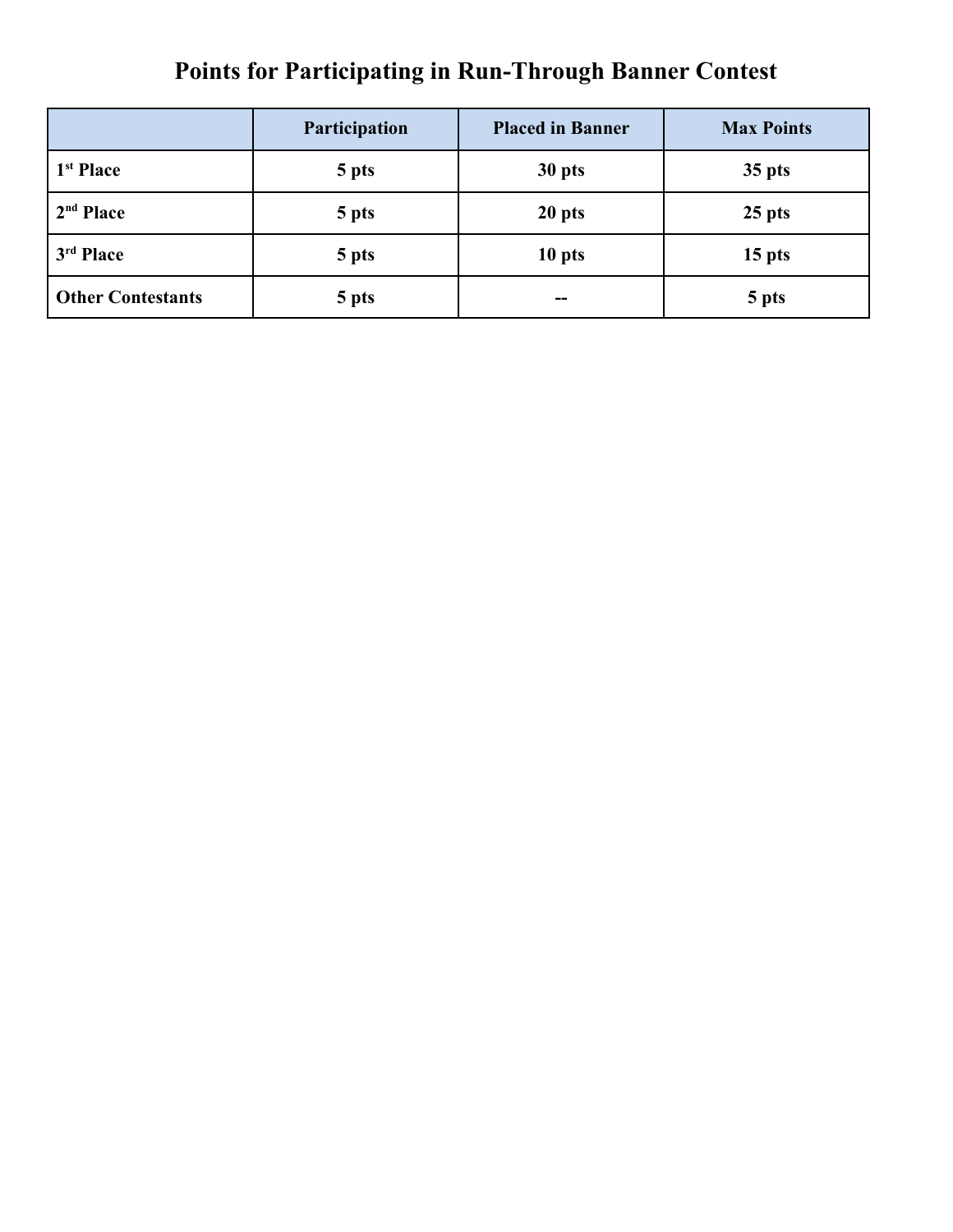# **Bonfire**

The bonfire building will *begin Monday, October 4*

Bonfire Build Days are starting October 4th through 8th; Monday, Tuesday, Wednesday, Thursday, and Friday from 5:00 PM-7:00 PM at the bonfire site behind the Forster Field Stadium.

### **Rules & Guidelines**

- 1. The Bonfire is a yearly homecoming event where all students, organizations, and teams from the university can participate and are invited to build and guard.
- 2. Bonfire build participation is limited to twenty-five (25) individuals at a time. The Multicultural  $\&$ Student Activities Center will contact each organization within 48 hours of registration to coordinate a day/time to participate in the Bonfire build.

Time slots are assigned on a first-come, first-serve basis. Organizations will be limited to two (2) time slots for the first week of the build.

3. Up to twenty (20) points per week are available to all student groups who help build.

### **Building Sign up [Here!](https://forms.gle/7P3nQn95NuaN8JwA7)**

- 4. All student groups are eligible to receive points in this area. A group will earn one (1) point for every hour each person works to build the Bonfire with a **maximum of five (5)** people per group working at a time.
- 5. Students, organizations, or team members are required to sign in and out with the designated Homecoming Committee representative. **Students who do not sign in and out will not receive points.** If a student forgets to sign in and has already worked an hour, they will not receive points for that hour. Point accumulation begins when they sign in.
- 6. Credit will be awarded to the nearest 15-minute increment. For example: if a student works for an hour and twenty minutes, the student group will earn 1.5 pts.
- 7. Students who are not working (i.e., sitting around, talking, etc.) or who "disappear" will be sent home and not receive points.
- 8. The Multicultural & Student Activities Center will provide gloves to ensure safety. The dress code is old jeans and close-toed shoes (i.e., tennis shoes, boots, twisted X's. **Volunteers will be asked to leave if they are wearing sandals or shorts.** The dress code will be strictly enforced. Sunblock is recommended for everyone.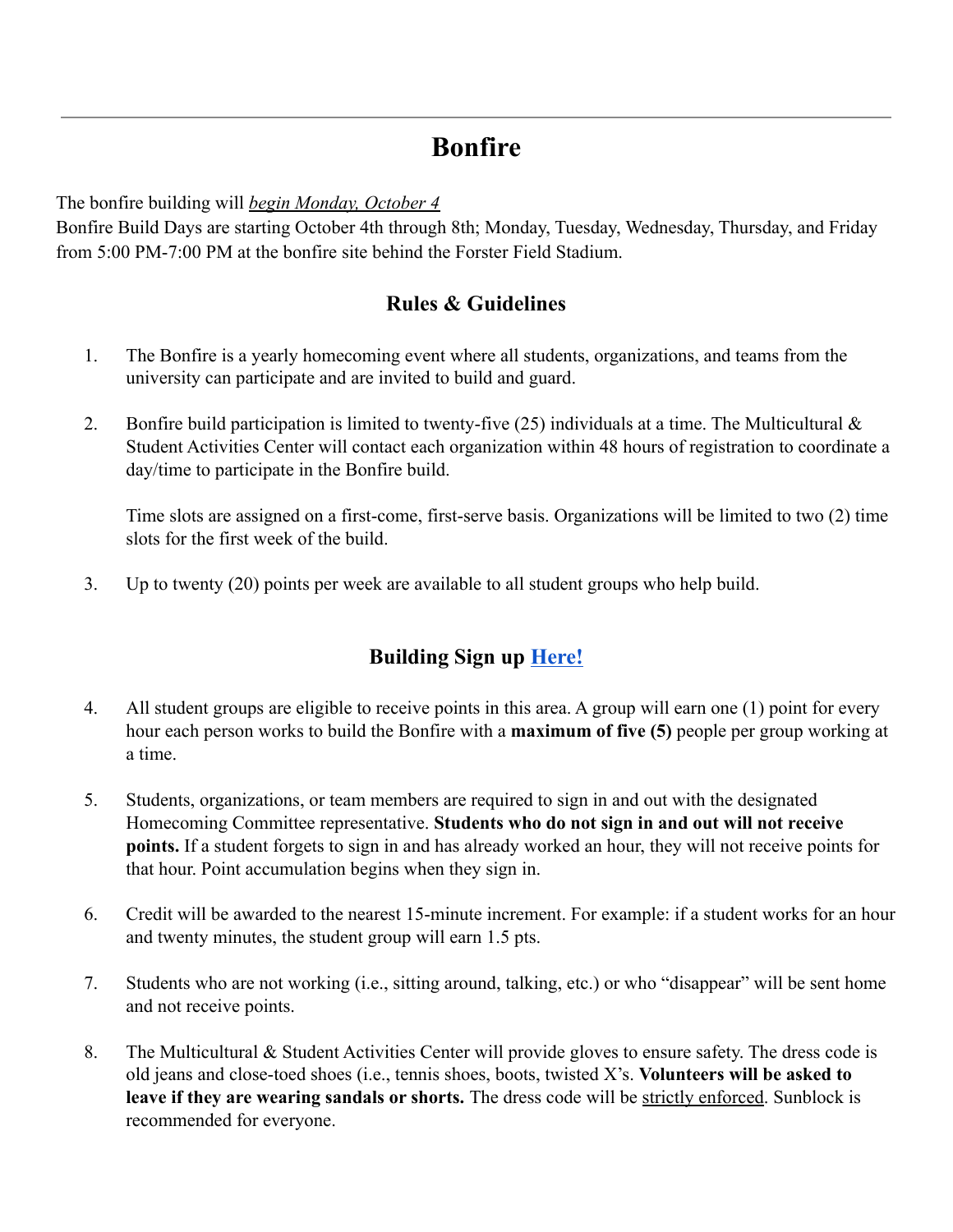- 9. Only wood pallets may be used to burn. No petroleum products, tar from roofing supplies, plastics, or fiberglass will be permitted. Students adding anything other than wood to the Bonfire will be sent home and not receive points.
- *10.* Construction will take place beginning Friday, October 1. **DO NOT** attempt to work on the Bonfire in any way without a cadet or Homecoming staff present. If you are unsure if we will be working on a particular day, contact the cadet in charge or the Multicultural & Student Activities Center. *Times and days are subject to change.*
- 11. The top three organizations with the most hours worked will be allowed to light the Bonfire.

### **Guarding Sign up [Here!](https://forms.gle/SdY4HgLexJhNTQqk6)**

- 12. Each student group must have earned at least twenty (20) points to guard. Guarding will begin when the Bonfire is 75% complete. Friday, October 8 is the desired date to begin bonfire guard. Twenty (20) points will be awarded to any student group who participates in guard.
- 13. When guarding begins, each team will be responsible for the bonfire site. **No alcoholic beverages are allowed.** Students, organizations, or groups caught with alcoholic beverages will be asked to leave by the ASU Police Department and lose all guarding points. Non-alcoholic beverages are permitted at the site.
- **14.** Each organization/team will be responsible for cleaning the site at the end of their guarding time. **If the site is not thoroughly cleaned, all the hours and points that have been awarded for guarding will not count.**
- 15. **FIRES ARE NOT ALLOWED.** If there is evidence of a fire, all your organizations' points will be deducted.
- 16. Periodic safety checks will be held throughout the building of the Bonfire by the SA City Fire Marshal.
- 17. Safety is paramount, and no horseplay will be tolerated. If an injury occurs, an individual will be taken to the University Clinic or sent to the local emergency room.
- 18. On the Bonfire day, the individuals lighting the Bonfire must wear clothes made of 100% cotton. The only fuel used to ignite the fire will be diesel. No gasoline will be used. ROTC will direct the dousing of the Bonfire. No synthetic fabrics will be allowed next to the fire. Individuals are not to park or stand close to the Bonfire once it begins to burn, boundaries will be set, and cadets will be monitoring the area.

NOTE: Top three (3) organizations lighting the Bonfire will be announced at step show finals on October 15 in the Junell Center. They will light each three (3) corners of the Bonfire preceding the event.

**Only twenty-five (25) students will be allowed at the bonfire build per date/time slot. Organizations will sign up for their preferred build day. Each organization can have five (5) members at the bonfire build per build day/time.** (There will be five (5) organizations working per day.) After October 5 if there are build days/times left, we will open the application back up for organizations to sign up for more than one spot.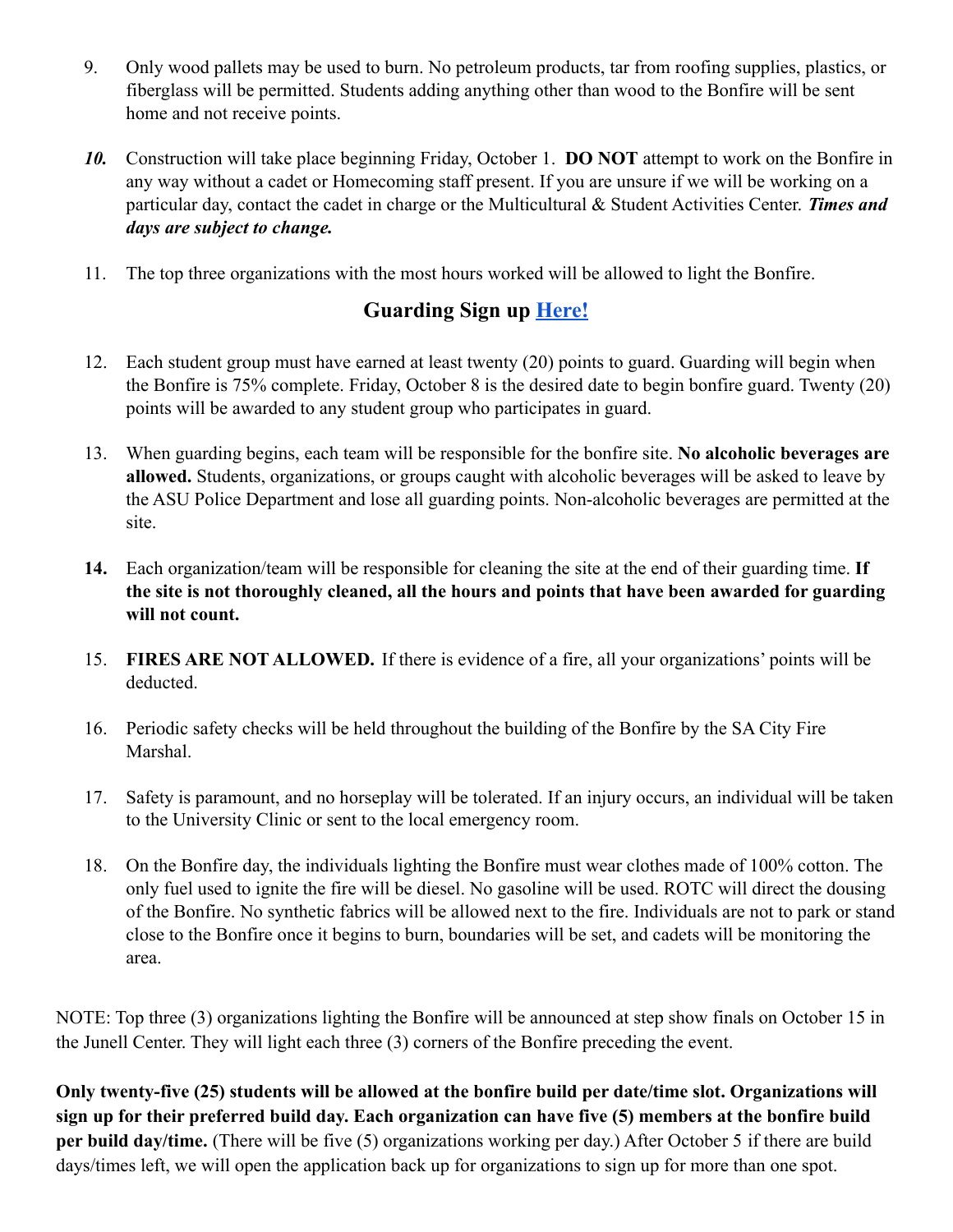# **Points for Participating in Bonfire**

|                           | <b>Participation in</b><br>Guarding | <b>Build Week 1</b> | <b>Build Week 2</b> | <b>Max Points</b> |
|---------------------------|-------------------------------------|---------------------|---------------------|-------------------|
| <sup>1</sup> Organization | 20 pts                              | 20 pts              | 20 pts              | 60 pts            |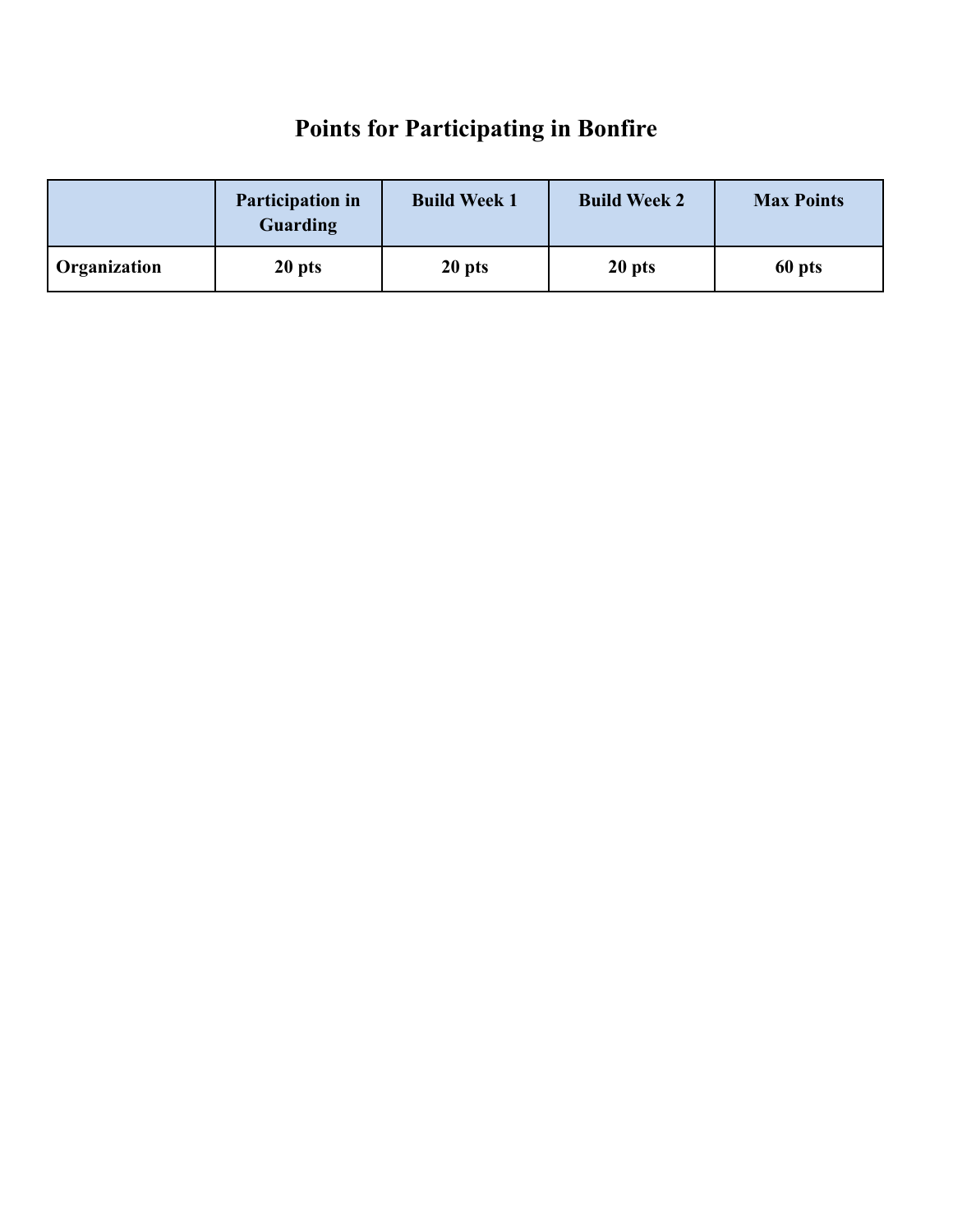## **Parade**

**Check-in:** Saturday, October 16, 8:00 AM -9:30 AM starting at the Mayer Field/Soccer Field Parking Lot

### **Parade Route**

The ASU Homecoming Parade will begin at 10 AM, starting at the Mayer Field/Varsity Soccer Field parking lot. It will travel eastbound on Victory Lane, northbound on Phil George, westbound on Dena, northbound on South Johnson, eastbound on Vandeventer, and southbound on Van Buren St. The parade will make the last right turn in front of Texan Hall, ending at the Junell Center parking lot.

### **Judges**

The judges will be located throughout the route.

### **Judging Criteria**

| Most Spirited     | 5 pts (Exemplifies Pride and Enthusiasm for ASU)                     |
|-------------------|----------------------------------------------------------------------|
| Best use of Theme | 5 pts (Best fits the Homecoming 2021 theme: ASU Hits the Big Screen) |
| Most Creative     | 5 pts (Creativity, imagination, and movement in an entry)            |
| Symmetry          | 5 pts (Float is consistent with decorations on both sides)           |

*Please note*: Student groups should not collect donations from parade spectators. The Homecoming Committee works hard to raise money for the Children's Miracle Network.

# **Points for Participating in Homecoming Parade**

|                          | Participation | <b>Placed in Parade</b> | <b>Max Points</b> |
|--------------------------|---------------|-------------------------|-------------------|
| 1 <sup>st</sup> Place    | 5 pts         | 30 pts                  | $35$ pts          |
| $2nd$ Place              | 5 pts         | 20 pts                  | $25$ pts          |
| 3 <sup>rd</sup> Place    | 5 pts         | 10 pts                  | $15$ pts          |
| <b>Other Contestants</b> | 5 pts         | --                      | 5 pts             |